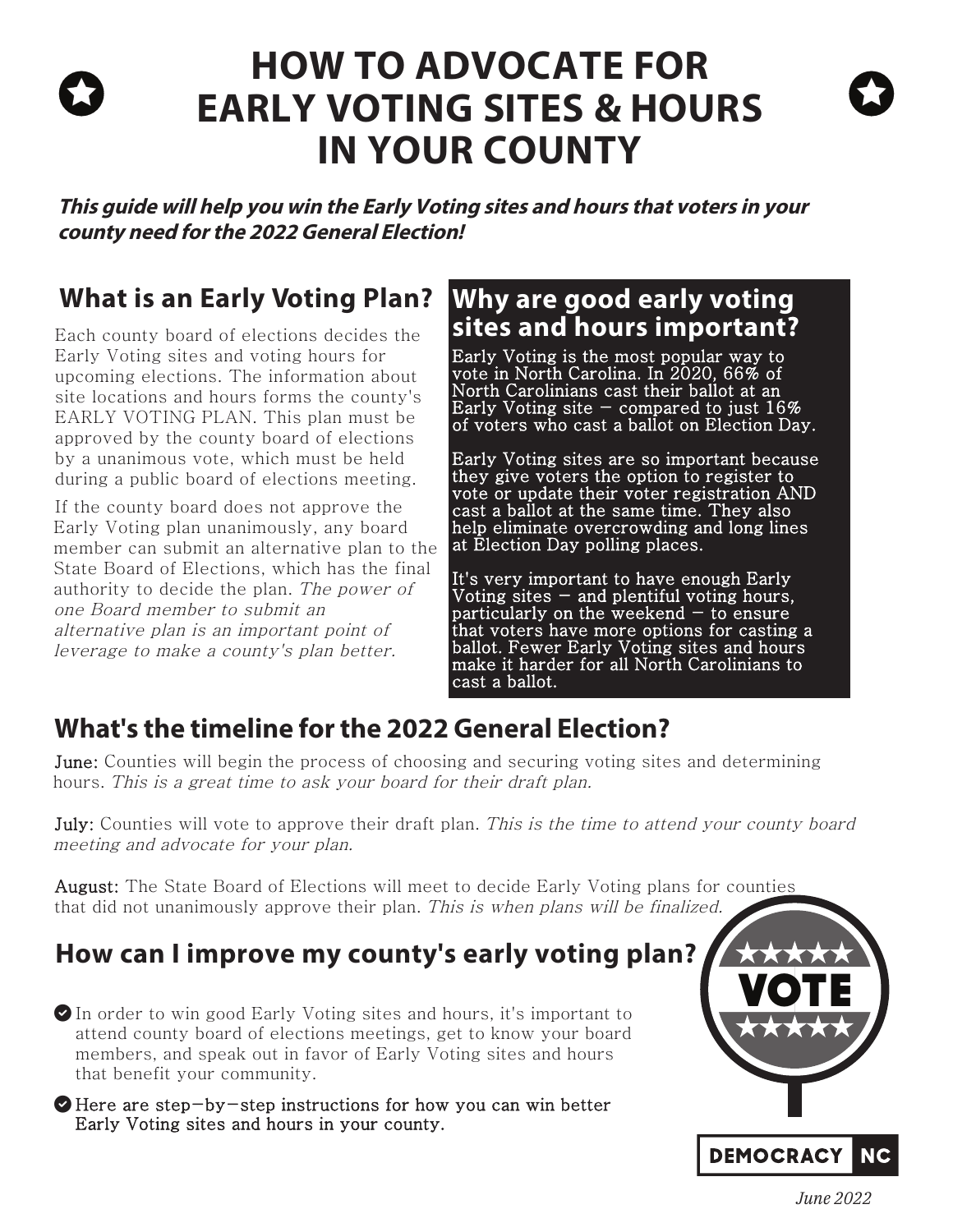### OGATHER INTELLIGENCE

 $\bullet$  Find out when your county board of elections is meeting next and what's on the agenda. This information should be available online.

O Contact your county board of elections staff or board member. Ask them: (1) what preliminary plans exist for Early Voting sites (if there's a draft plan, ask to see it!), (2) what is the schedule and process for making a decision, (3) will they consider or support opening additional Early Voting sites and (4) will they consider extending voting hours to Saturday and Sunday.

### **O**MAKE A PLAN

- Review Early Voting sites and hours from prior elections in your county. Counties often reuse sites from previous years.
- Identify gaps that exist in the current draft plan or in past plans. Are there neighborhoods that would benefit from an Early Voting site? Are there enough weekend and evening voting hours? Visit https://nc.cidsitingtool.org/ for great information about who is in your county and where they live!
- Develop your own plan for locations, days, and hours. Pull in local leaders and neighbors to get their ideas.
- See Tips for Assessing Your Plan (below) for more information.

### **O** EXECUTE

- O Consider holding a meeting with each Board member and a diverse group of your allies in support of your plan.
- Organize by asking your friends, neighbors, and others who live in your community to get involved. Try to get a good mix of people to show diverse support (for example: faith leaders who support Sunday voting and students who support campus sites).

**CAUTION: Early Voting sites that are not used by voters can set a bad precedent and make it harder to advocate for more voting sites in the future. So make sure to advocate for sites that you feel confident that voters will actually use!** 



- Contact local media outlets. Let them know that the County Board is holding a public meeting that will determine how easy or difficult it will be for voters to cast ballots. Write letters to the editor in support of the hours and sites that you support and share why others should help them too.
- Attend your county board of elections meeting where Early Voting plans will be discussed. Speak out about any gaps in sites or hours that you identified. County boards of elections are required to announce their meetings and agenda ahead of time. These meetings are open to the public. Ask CBOE staff to include you on the email or media list for all notices of meetings.

### **STAY CONNECTED.**

- Use our report form to update us about Early Voting decisions: demnc.co/evreportform.
- If you have questions along the way, email elections@democracync.org.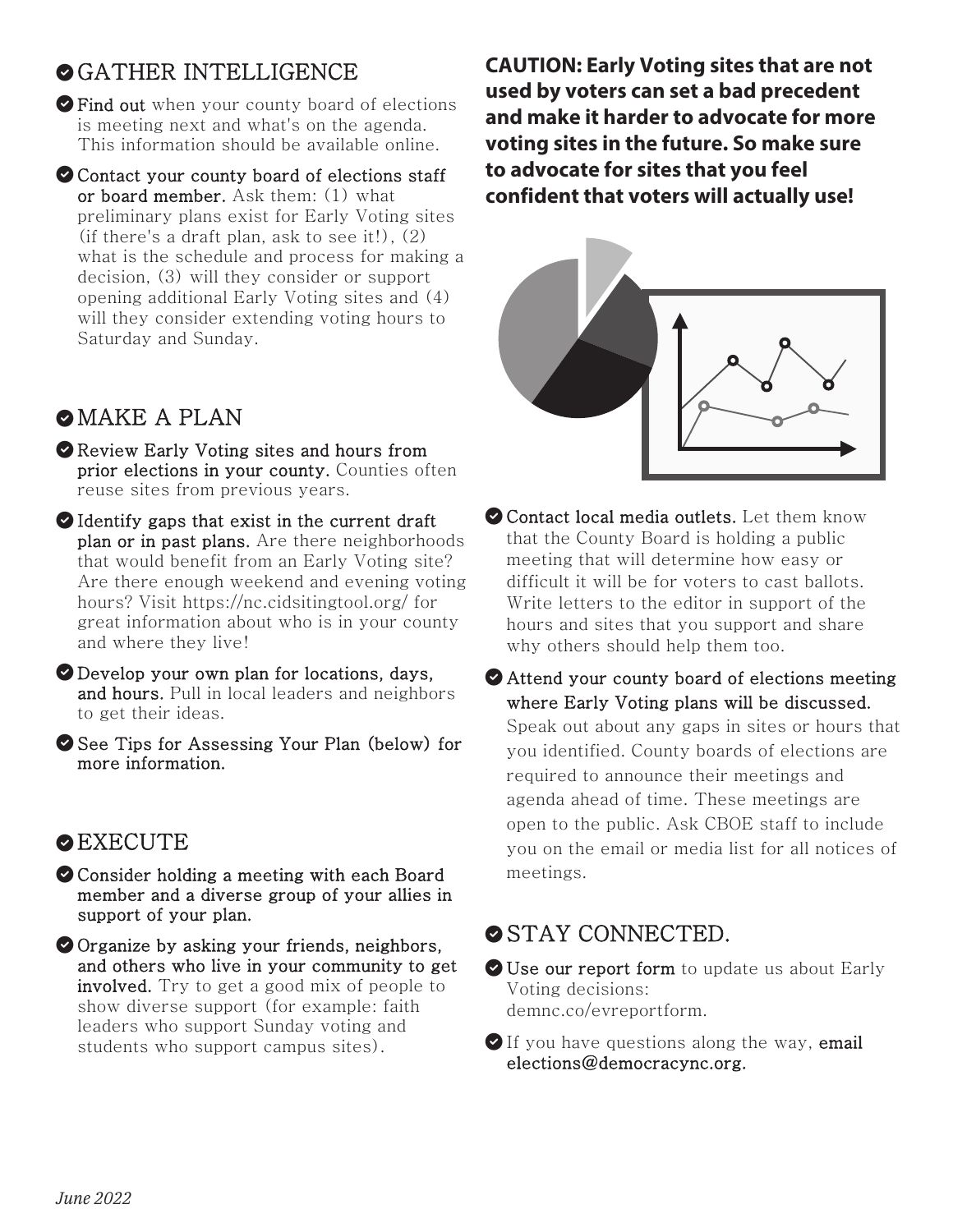# **TALKING POINTS FOR EARLY VOTING ADVOCACY**

#### **We want Early Voting plans that:**

- $\bullet$  Have weekend voting hours  $-$  especially hours on Sunday. Early Voting sites provide flexible opportunities for working voters, by opening on weekends and evenings after normal working hours. Saturday and Sunday voting have the highest use per hour.
- Are in communities where Black and Brown voters live. Voting sites should not only be in wealthier and whiter parts of the county.
- **Are near on or near college communities.** A college campus can have as many students and staff as a city  $-$  and many students also lack transportation off campus.

#### **Why we need Early Voting:**

Limit Election Day Traffic: When more voters have the chance to vote early, it can relieve long lines and stress on election officials on Election Day. Early Voting can also reduce the need to divide precincts or open more Election Day polling sites.

Provide More Opportunity for Working Voters:

Not everyone has the luxury to take time off work to vote on Election Day. Early Voting ensures that people who are caretakers, work during the weekdays, or have other responsibilities can cast their ballot.

Early Voting Solves Problems: Voters who have moved within the county or changed information can easily update their registration at any Early Voting center. Voters do not have this ability on Election Day  $-$  meaning that voters who have problems with registration will have to cast a provisional ballot. Provisional ballots result in more headaches for election workers, and for the county board of elections.

#### **Reasons you'll hear NOT to open Early Voting sites or extend hours:**

 $\bullet$  Not Enough Money: The budget is fixed and there's no money for more sites. Your Response: By law, county commissioners MUST appropriate reasonable and adequate funds necessary for the legal functions of the county board of elections. Has the county board of elections asked the county commissioners for additional funds? If not, why?

The Plan is Done: The decision about locations and times for Early Voting centers has already been made.

Your Response: We hope there's an opportunity to revisit the decision, especially after seeing local support for a better plan and seeing plans offered by other counties. County BOEs can easily call a new meeting and bring the topic up for consideration, voting to approve a new plan, even if a vote has already been taken.

Sunday Voting is Anti-Religious: Opening the polls on Sunday disrespects the church and its worshipers.

Your Response: Ministers are leading the efforts for Sunday afternoon voting; they want their members engaged in civic life  $-$ "Souls to the Polls."

We Have Enough Voting Options: Registration and voting are easy enough; people shouldn't participate if they can't take more initiative. Your Response: Voting is a constitutional right in NC, not a privilege for the "qualified." We should do what we can to ensure that all eligible citizens vote  $-$  especially those with limited transportation and working voters.